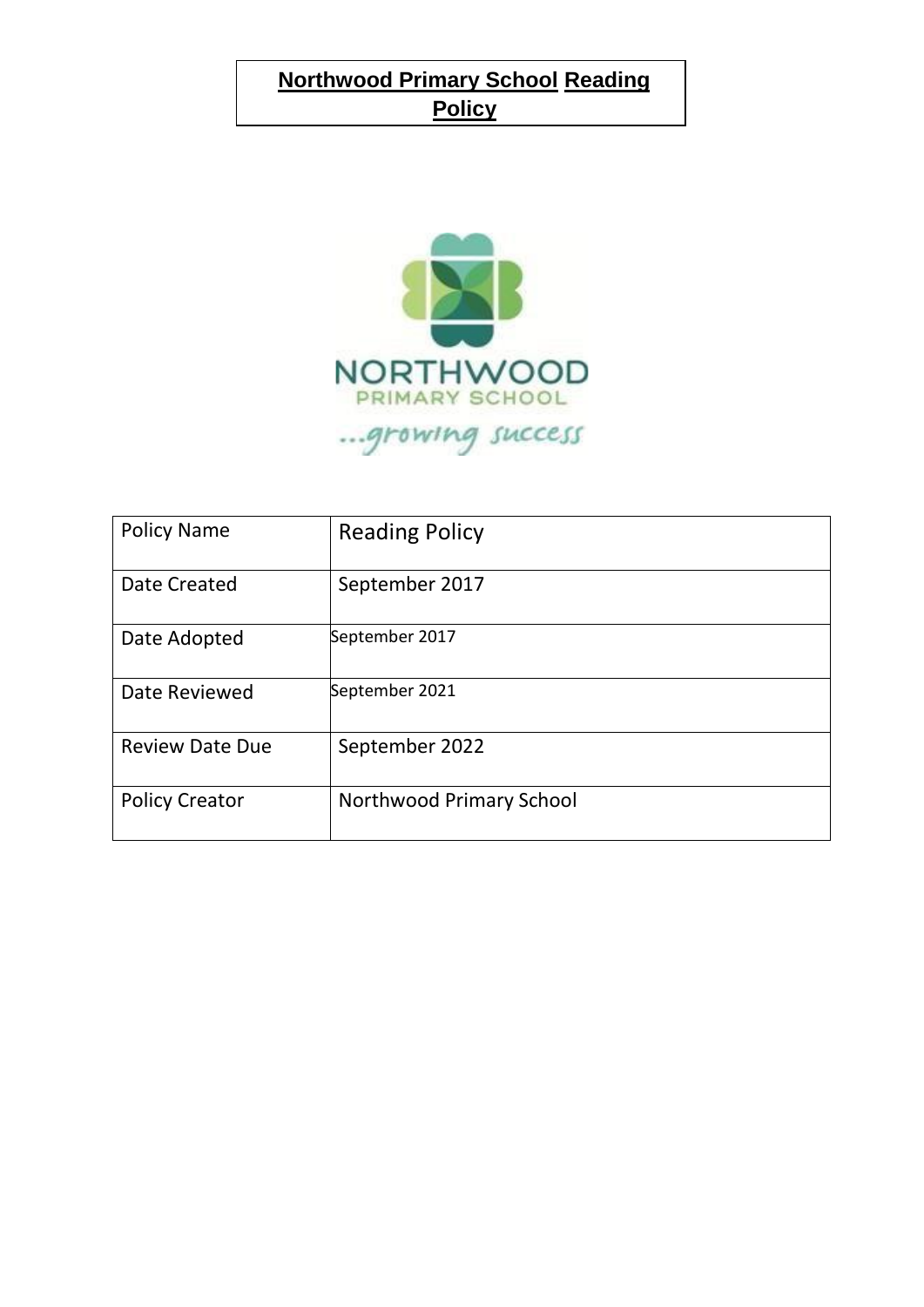## **Rationale**

Reading is a multi-strategy approach to understanding the written word. It is not merely the decoding of marks on the page but involves the ability to read with understanding a wide range of different texts, including fiction, non-fiction, real world texts such as lists, captions, labels and environmental print. At Northwood Primary, we share a real passion for reading and a love of books. As educators, we know that success in reading has a direct effect on progress in all areas of the curriculum and is crucial in developing children's self- esteem, confidence and motivation. Competence in reading is the key to independent learning and is given the highest priority by all staff. As readers ourselves, we have a common goal. We want the children to share our love of books, to open their minds to a world of imagination and the belief that anything is possible.

## **Aims**

It is our aim to provide a rich, comprehensive reading programme, offering children a range of opportunities to develop as fluent, enthusiastic, confident and life-long readers, who read for interest, information and enjoyment. We aim:

- To develop children's ability to read aloud fluently and with expression.  $\square$  To develop the ability to read for meaning.
- To teach children to make full use of the cueing strategies for reading including: phonic (sounding out letters and blending them together); visual (whole word recognition and analogy with known words); contextual (use of picture and background knowledge; grammatical (which words make sense)
- To encourage children to read a wide variety of fiction, non-fiction and poetry materials.
- To develop the skills for critical reading of texts.
- To develop imagination, inventiveness and critical awareness.
- To develop a suitable vocabulary to articulate their responses.
- To provide a balanced reading programme including carefully planned shared, guided and independent reading, offering children varying levels of support.

## **Steps in Teaching Children to Read**

Children become successful readers by using a range of strategies to get the meaning of the text. They should be taught the full range of reading strategies including:

- Phonic knowledge (visual information)
- Grammatical knowledge (structural information)
- Word recognition and graphic knowledge (visual information)
- Contextual knowledge (meaning)

They should:

- Develop through shared, group and independent reading and have their fluency, expression and progressive comprehension skills tracked
- Correct their own mistakes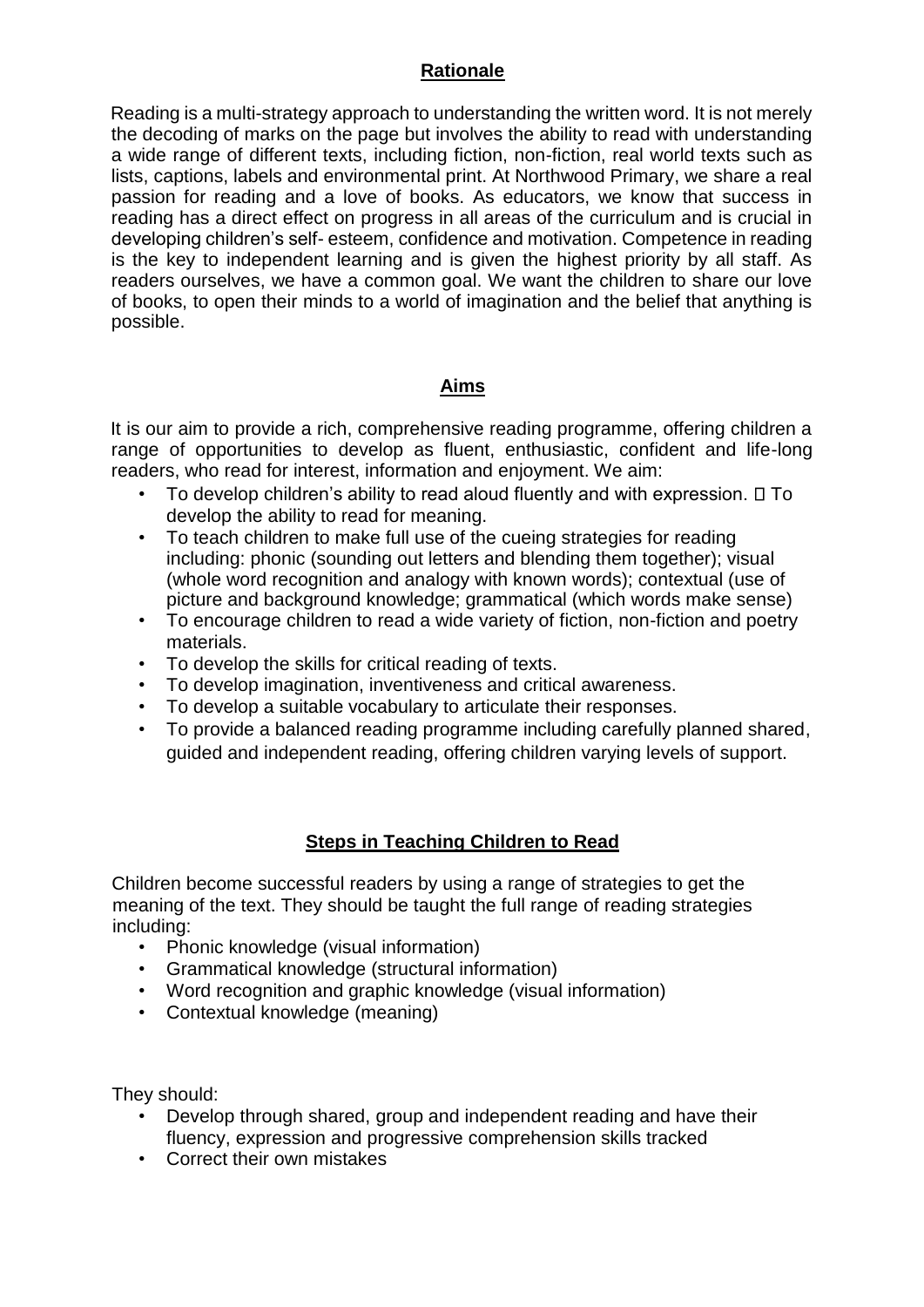- Have an interest in words and their meanings, developing a rich and varied vocabulary
- Read a range of genres in fiction and non-fiction and become familiar with their key purposes, stylistic features, vocabulary and techniques
- Use conventions of library organisation and ICT systems to access texts to locate information
- Develop their own powers of imagination, inventiveness and critical awareness
- Discuss books with reference to author, illustrator, genre, theme and characters, to express personal responses with increasing fluency
- Understand the sound and spelling system and use this to read and spell accurately
- Have a suitable technical vocabulary through which to understand and discuss their reading
- Be interested in books, read with enjoyment and evaluate and justify their preferences

In EY children are immersed in an environment rich in print. At KS1 children should begin to read fiction and non-fiction independently and with enthusiasm. Letters and Sounds (Phonics) is taught daily in EY and KS1. At KS2 children should read a range of texts and respond to different layers of meaning in them.

At Northwood Primary School we use Accelerated Reader for children with a reading age of 6 years and over. For children who do not yet access the Accelerated Reader programme, reading books are grouped in books band levels, each section containing a range of different text types including books from a variety of reading schemes. Children who use the Accelerated Reader programme access reading books in the library which are grouped by their Zone of Proximal Development (ZPD) score to ensure they are the correct level for the individual child. All children are expected to take books home daily to read with parents.

## **Accelerated Reader**

Accelerated Reader is a computer program that helps teachers to manage and monitor children's independent reading practice. Children pick a book at their own level and read it at their own pace. When finished, children take a short quiz on the computer. Passing the quiz is an indication that the child understood the book. Accelerated Reader gives children and teachers feedback based on the quiz results, which the teacher then uses to help your child set goals and direct ongoing reading practice.

If a child does not do well on the quiz, the teacher may help by:

- Helping to choose another book that is more appropriate.
- Ask more probing questions as the child reads and before the child takes another quiz.
- Ask your child to read the book several times before they take a quiz to ensure they have a good understanding of the text.
- Pair your child with another child, or have the book read to your child.

## **What is a STAR Reading™ test?**

STAR Reading is a computerised reading assessment that uses computer-adaptive technology. Questions continually adjust to a child's responses. If the child's response is correct, the difficulty level is increased. If the child misses a question, the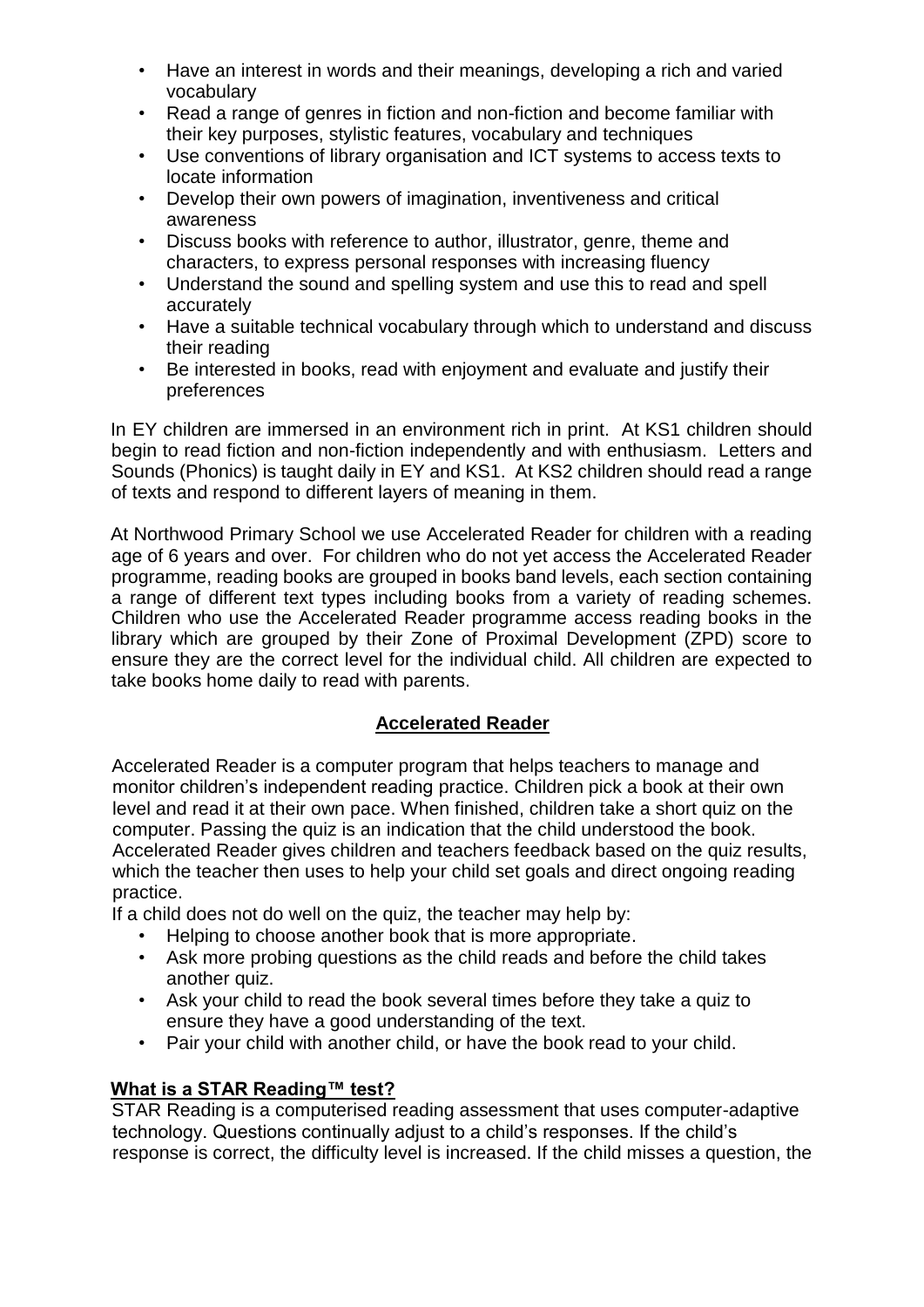difficulty level is reduced. The test uses multiple-choice questions and takes approximately 15 minutes.

## **What is a Zone of Proximal Development (ZPD)?**

In independent reading, ZPD is the range of books that will challenge a child without causing frustration or loss of motivation. Each child will receive a ZPD range after taking a STAR Reading test. It is important for children to read with a high degree of comprehension and within their ZPDs. A child will normally begin reading at the lower end of their ZPD and will move through the range based on the percentage of correct answers they get after completing a quiz at the end of a book.

#### **What are points?**

.

Every book that has an Accelerated Reader Reading Practice Quiz is given a point value. Accelerated Reader points are computed based on the difficulty of the book and the length of the book (number of words). For example, a book which is approximately 1,000 words long and has a book level of 3.5, will be worth 0.5 points. A book which is about 23,000 words long and has a book level of 4.5 will be worth 3 points. Children earn points, or a portion of a book's points, depending on how well they do on the Reading Practice Quiz. For example, a child who takes a 5-question quiz on a book worth 1 point will earn 1 point for 5 correct answers (100%), 0.8 point for 4 correct answers (80%), etc. A child who reads a book worth 5 points and takes a 10-question quiz will earn 5 points for 10 correct answers (100%), 4.5 points for 9 correct answers (90%), etc. Teachers set individual targets for children each half term and their success is celebrated outside of each classroom. At the end of each half-term children who achieve their target are rewarded.

## **The Role of the Class Teacher**

- All staff are responsible for developing our whole school approach to reading
- All staff model good reading behaviour and encourage the children to care for the reading materials in school
- All staff ensure that their classrooms are well stocked with attractive and appropriate books that reflect the topics being taught
- All staff ensure that classrooms are print rich and that the books available reflect different cultures, genders and languages, both in fiction and non-fiction ensuring provision is made for children with English as an additional language
- All staff ensure provision of appropriate literature is made for any child with Special Educational Needs.
- All staff to ensure children are reading at home and are accessing appropriate books, using skilled questioning or checking Accelerated Reader data to advance children when necessary.

## **Contexts for the Teaching and Learning of Reading**

Reading is taught and learnt in specific meaningful and effective contexts. These include:

- Modelled and shared reading
- Group reading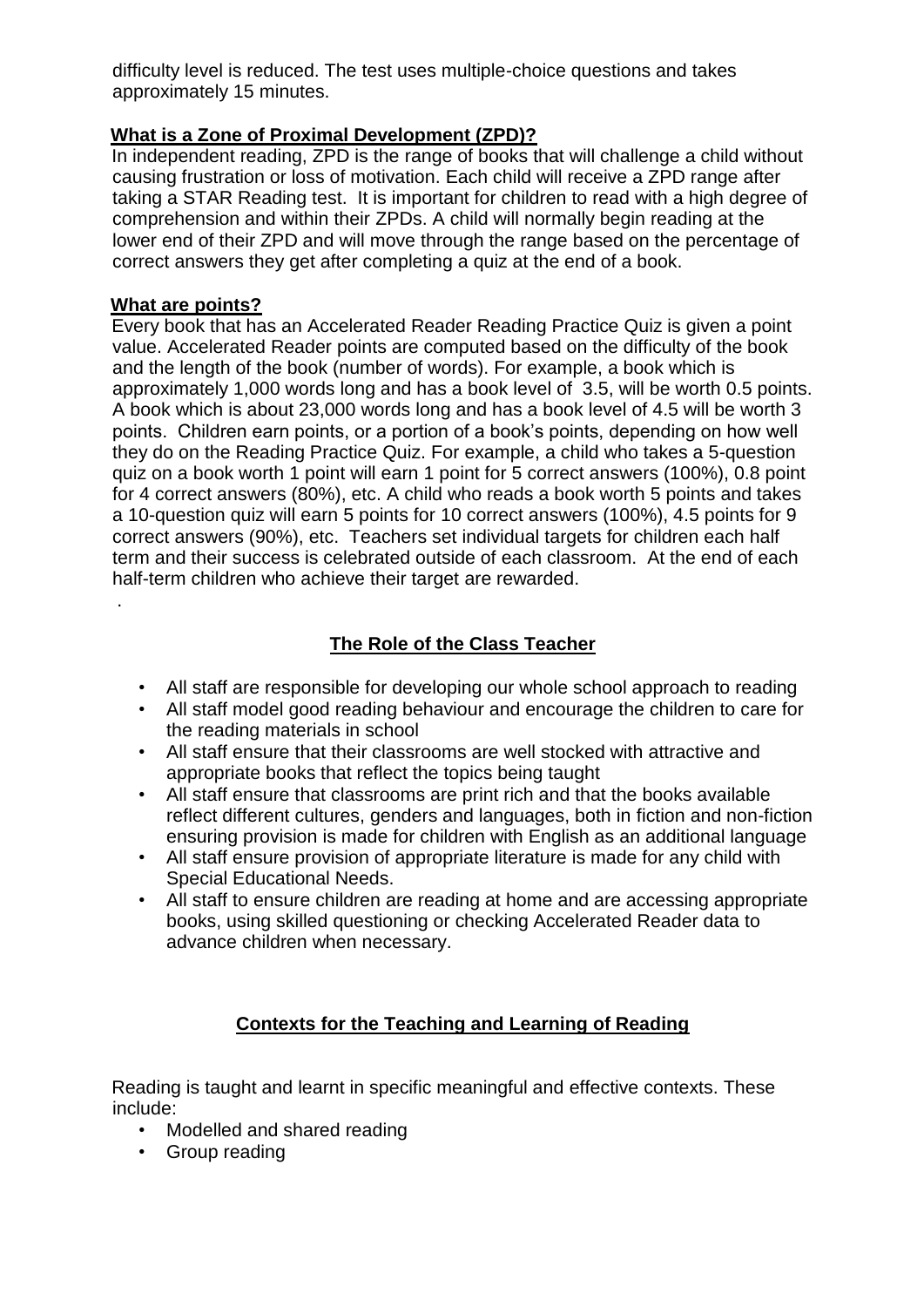- Complementary sentence and word-level activities including systematic phonics teaching
- Independent or paired reading
- Sharing and reflecting on their reading
- Comprehension activities
- Research for cross-curricular writing tasks e.g. in project work or science.

## **Shared Reading**

To support children in the acquisition of reading skills we will:

- Provide frequent opportunities to read
- Promote an awareness of adults reading in a variety of contexts for many purposes
- Model, draft and discuss many aspects of reading with children

Shared reading provides an opportunity for the teacher to model fluent, expressive reading. The teacher takes the lead, modelling effective reading strategies and features of the text. Support and discussion opportunities are provided for less confident readers, whilst carefully targeted questioning can "stretch" the more able. Levels of comprehension can be clarified and new understanding scaffolded.

## **Group Reading**

Group reading extends the opportunities provided by shared reading with a sharp focus on the targeted needs of a particular group with similar reading ability. It takes place daily across school (for 20-30 minutes) with the teacher working with a different group each day.

There is a clear focus by the teacher on the specific strategies the children need to be introduced to, develop or practice and apply during their independent reading. Texts chosen should match the reading ability of the group and should be at the children's instructional level, i.e. 90 -94% accuracy. The choice of text must be considered carefully as difficulties may lie in the concepts, the language structures, the vocabulary, cultural references and organisation. A group reading text should not present too many difficulties because both meaning and motivation may be lost. If a text is too easy there will be insufficient challenge for the group.

#### **Structure of a Group Reading Session**

#### **Book Introduction**

This provides the context for the reading. The teacher will activate children's prior knowledge and/or discuss the main themes of the text, including some prediction of the contents.

#### **Strategy Check**

Just prior to independent reading the teacher guides the children to focus on and apply key strategies while reading independently.

#### **Independent Reading**

Children will read independently while the teacher gives focused attention to support, monitor and assess individuals as they read. This will inform the target tracker.

## **Returning to the Text**

The teacher asks questions, promotes discussion and interacts with the children to extend their thinking and develop their responses to the text.

#### **Follow Up**

Teachers construct questions which require children to reflect on the text or consider before their next session with the teacher.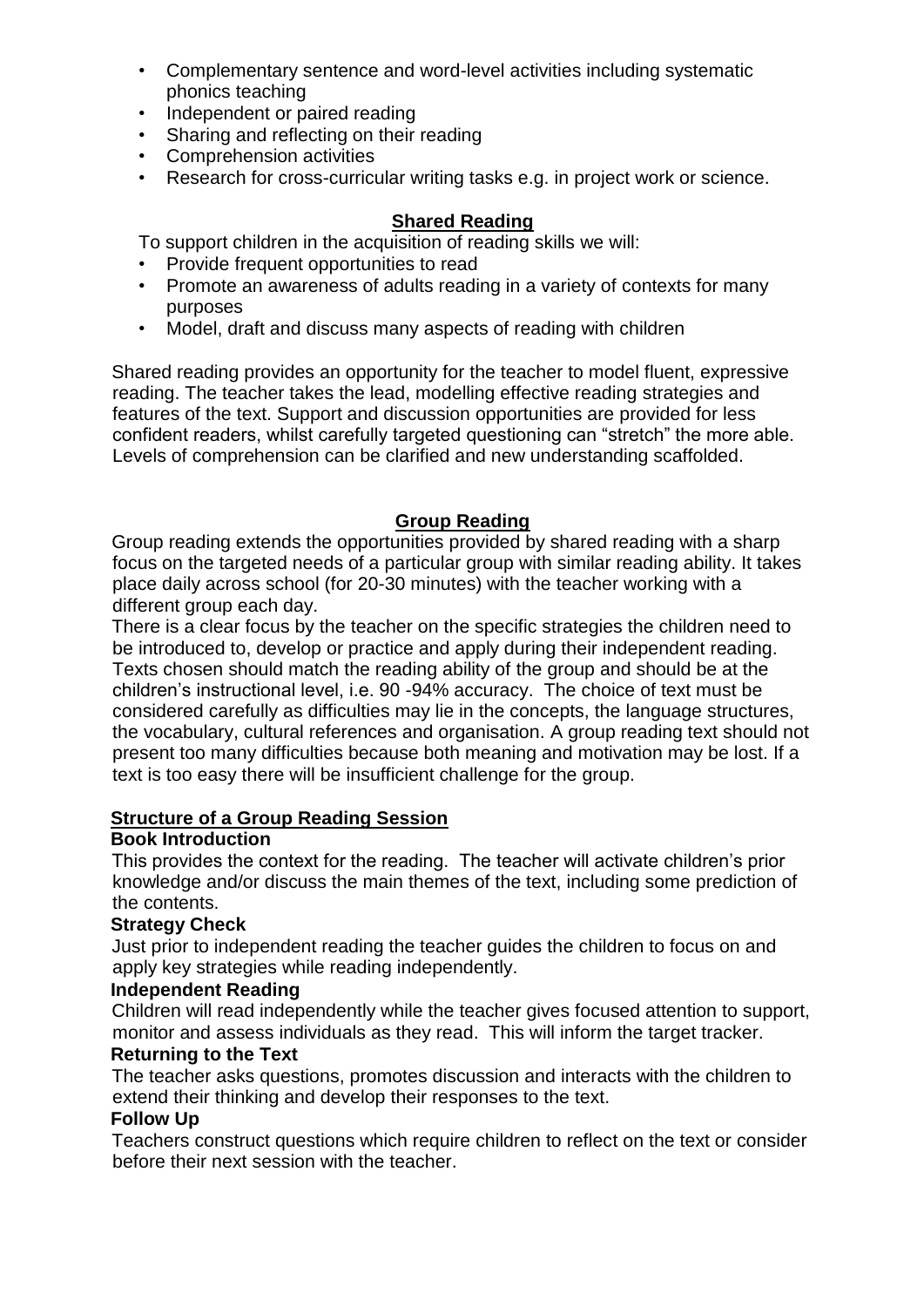#### **Next steps**

Assessment of the children's learning during group reading will inform the next steps for staff planning. This will involve the selection of appropriate objective(s) for the next session in the context of the reading targets.

Children who are not reading with the teacher will be taking part in a basic skills lesson with another member of staff. This session will focus on spelling, grammar, punctuation or reading skills ensuring that class time is used for maximum impact.

**Regular Independent Reading** This is vital for building stamina and fluency and for developing children's knowledge and experience of a range of books and authors. Regular independent reading helps to motivate children and establish a reading habit.

#### **Selecting their own choice of text**

This develops independence, motivates readers and helps children develop and discuss their reading preferences. In KS1, where a child is not accessing Accelerated Reader books, teachers assist children in text selection. Once a child is choosing books using the Accelerated Reader ZPD they can choose their own text from the relevant section of the library (with adult support when appropriate). All children have free choice of books from class reading areas.

#### **Having books read aloud on a regular basis (class novel)**

All teachers select a class book or novel to share with their class. This helps to build enthusiasm and enjoyment, aids development of vocabulary and exposes children to a wide range of texts.

#### **Home/ School Reading**

We encourage wider family involvement in children's reading routines. All children have a school reading book and a reading diary. They are encouraged to read at home daily and promote a home environment where books are valued. Listening to and questioning children about a text being read will enhance the reading and comprehension process. Children's individual reading will be monitored by staff and supported by members of support staff. Each time a child reads, at home or at school, a comment will be written in the reading record. Where children do not read regularly at home, teachers will arrange for them to read individually at school as regularly as possible.

#### **Information and Communication Technology**

Teachers actively plan for children to use online and ICT based resources in class e.g. Oxford Owls. When children are accessing the Accelerated Reader programme they will completed an online quiz when they have finished a book. This quiz will give them a score of correct answers and can be tracked by the class teacher to check children are reading books carefully and the book is appropriate for the child.